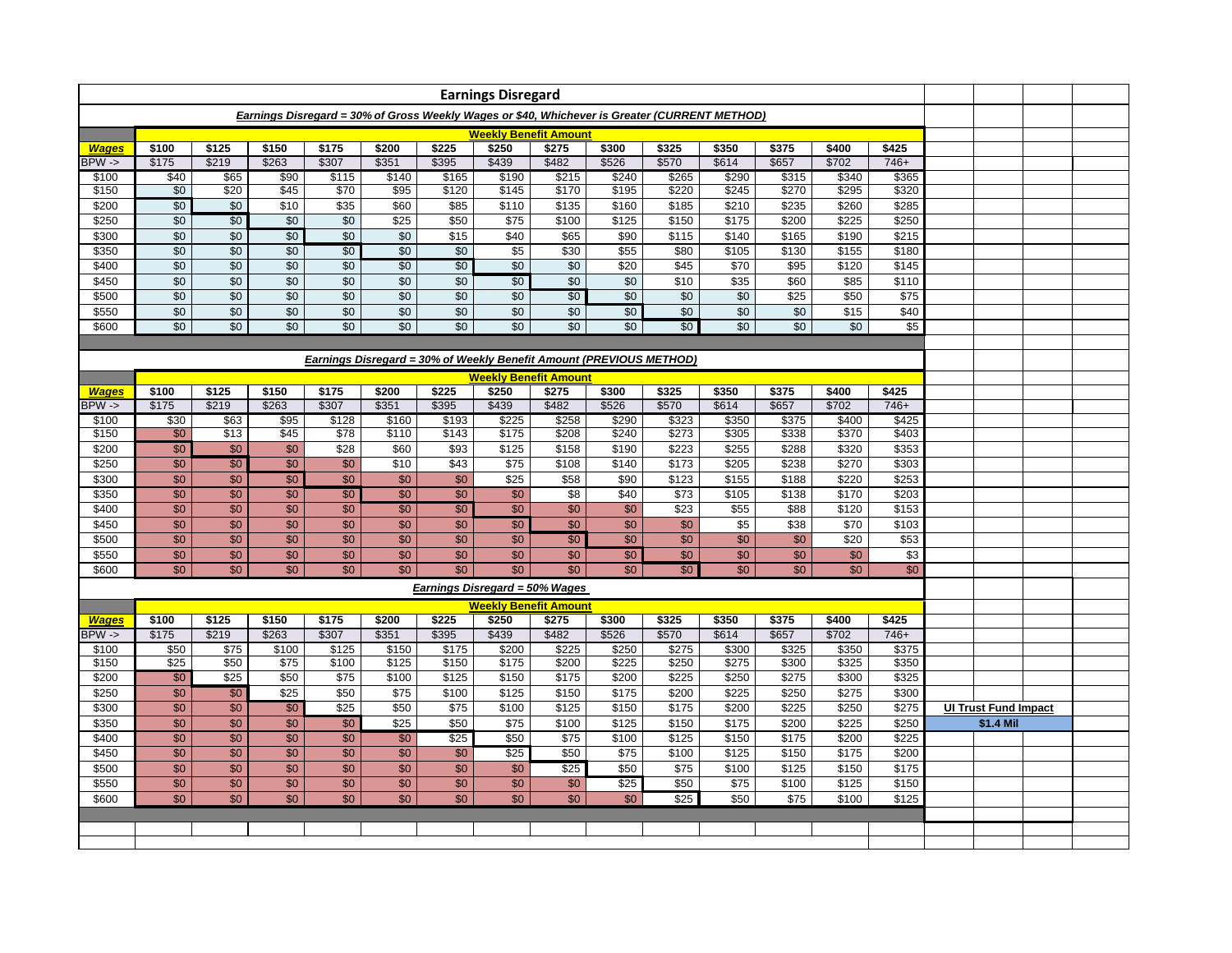| <b>Earnings Disregard = 50% Wages</b> |                 |                 |                  |                  |                  |                 |                                       |                 |                  |                   |                  |       |       |                    |                             |  |
|---------------------------------------|-----------------|-----------------|------------------|------------------|------------------|-----------------|---------------------------------------|-----------------|------------------|-------------------|------------------|-------|-------|--------------------|-----------------------------|--|
|                                       |                 |                 |                  |                  |                  |                 | <b>Weekly Benefit Amount</b>          |                 |                  |                   |                  |       |       |                    |                             |  |
| <b>Wages</b>                          | \$100           | \$125           | \$150            | \$175            | \$200            | \$225           | \$250                                 | \$275           | \$300            | \$325             | \$350            | \$375 | \$400 | \$425              |                             |  |
| $BPW \rightarrow$                     | \$175           | \$219           | \$263            | \$307            | \$351            | \$395           | \$439                                 | \$482           | \$526            | \$570             | \$614            | \$657 | \$702 | $746+$             |                             |  |
| \$100                                 | \$50            | \$75            | \$100            | \$125            | \$150            | \$175           | \$200                                 | \$225           | \$250            | \$275             | \$300            | \$325 | \$350 | \$375              |                             |  |
| \$150                                 | \$25            | \$50            | $\overline{$75}$ | \$100            | \$125            | \$150           | \$175                                 | \$200           | \$225            | \$250             | \$275            | \$300 | \$325 | \$350              |                             |  |
| \$200                                 | \$0             | \$25            | \$50             | \$75             | \$100            | \$125           | \$150                                 | \$175           | \$200            | $\overline{$}225$ | \$250            | \$275 | \$300 | \$325              |                             |  |
| \$250                                 | \$0             | \$0             | \$25             | \$50             | \$75             | \$100           | \$125                                 | \$150           | \$175            | \$200             | \$225            | \$250 | \$275 | \$300              |                             |  |
| \$300                                 | \$0             | \$0             | \$0              | \$25             | \$50             | \$75            | \$100                                 | \$125           | \$150            | \$175             | \$200            | \$225 | \$250 | \$275              | <b>UI Trust Fund Impact</b> |  |
| \$350                                 | $\overline{30}$ | \$0             | \$0              | $\sqrt{50}$      | \$25             | \$50            | \$75                                  | \$100           | \$125            | \$150             | \$175            | \$200 | \$225 | \$250              | \$1.4 Mil                   |  |
| \$400                                 | \$0             | $\overline{30}$ | $\overline{30}$  | $\overline{30}$  | \$0              | \$25            | \$50                                  | \$75            | \$100            | \$125             | \$150            | \$175 | \$200 | \$225              |                             |  |
| \$450                                 | \$0             | $\overline{30}$ | $\overline{30}$  | $\overline{30}$  | $\overline{30}$  | \$0             | \$25                                  | \$50            | \$75             | \$100             | \$125            | \$150 | \$175 | \$200              |                             |  |
| \$500                                 | \$0             | \$0             | \$0              | \$0              | \$0              | \$0             | $\overline{30}$                       | \$25            | \$50             | \$75              | \$100            | \$125 | \$150 | \$175              |                             |  |
| \$550                                 | \$0             | \$0             | $\overline{30}$  | $\overline{30}$  | $\overline{30}$  | $\overline{30}$ | $\overline{50}$                       | \$0             | \$25             | \$50              | \$75             | \$100 | \$125 | \$150              |                             |  |
| \$600                                 | $\overline{30}$ | \$0             | $\overline{30}$  | $\overline{30}$  | $\overline{30}$  | $\overline{30}$ | $\overline{30}$                       | $\overline{50}$ | $\overline{50}$  | \$25              | \$50             | \$75  | \$100 | $\overline{\$}125$ |                             |  |
|                                       |                 |                 |                  |                  |                  |                 |                                       |                 |                  |                   |                  |       |       |                    |                             |  |
|                                       |                 |                 |                  |                  |                  |                 |                                       |                 |                  |                   |                  |       |       |                    |                             |  |
|                                       |                 |                 |                  |                  |                  |                 | <b>Earnings Disregard = 43% Wages</b> |                 |                  |                   |                  |       |       |                    |                             |  |
|                                       |                 |                 |                  |                  |                  |                 | <b>Weekly Benefit Amount</b>          |                 |                  |                   |                  |       |       |                    |                             |  |
| <b>Wages</b>                          | \$100           | \$125           | \$150            | \$175            | \$200            | \$225           | \$250                                 | \$275           | \$300            | \$325             | \$350            | \$375 | \$400 | \$425              |                             |  |
| BPW ->                                | \$175           | \$219           | \$263            | \$307            | \$351            | \$395           | \$439                                 | \$482           | \$526            | \$570             | \$614            | \$657 | \$702 | 746+               |                             |  |
| \$100                                 | \$43            | \$68            | \$93             | \$118            | \$143            | \$168           | \$193                                 | \$218           | \$243            | \$268             | \$293            | \$318 | \$343 | \$368              |                             |  |
| \$150                                 | \$15            | \$40            | \$65             | \$90             | \$115            | \$140           | \$165                                 | \$190           | \$215            | \$240             | \$265            | \$290 | \$315 | \$340              |                             |  |
| \$200                                 | \$0             | \$11            | $\overline{$36}$ | \$61             | \$86             | \$111           | \$136                                 | \$161           | \$186            | \$211             | \$236            | \$261 | \$286 | \$311              |                             |  |
| \$250                                 | \$0             | $\sqrt{50}$     | $\overline{\$8}$ | $\overline{$33}$ | $\overline{$58}$ | \$83            | \$108                                 | \$133           | \$158            | \$183             | \$208            | \$233 | \$258 | \$283              |                             |  |
| \$300                                 | \$0             | \$0             | $\overline{50}$  | \$4              | \$29             | \$54            | \$79                                  | \$104           | \$129            | \$154             | \$179            | \$204 | \$229 | \$254              | <b>UI Trust Fund Impact</b> |  |
| \$350                                 | \$0             | \$0             | \$0              | \$0              | \$1              | \$26            | \$51                                  | \$76            | \$101            | \$126             | \$151            | \$176 | \$201 | \$226              | \$765,000                   |  |
|                                       |                 | \$0             | \$0              | \$0              | \$0              | $\overline{50}$ | \$22                                  | \$47            | \$72             | \$97              | \$122            | \$147 | \$172 | \$197              |                             |  |
| \$400                                 | \$0             |                 |                  |                  |                  |                 | \$0                                   | \$19            | $\sqrt{$44}$     | \$69              | \$94             | \$119 | \$144 | \$169              |                             |  |
| \$450                                 | $\overline{30}$ | $\overline{30}$ | $\overline{50}$  | $\overline{50}$  | $\overline{30}$  | $\overline{50}$ |                                       |                 |                  |                   |                  |       |       |                    |                             |  |
| \$500                                 | $\overline{30}$ | $\overline{30}$ | $\overline{30}$  | $\overline{50}$  | $\overline{60}$  | $\overline{50}$ | $\overline{50}$                       | \$0             | $\overline{$15}$ | \$40              | \$65             | \$90  | \$115 | \$140              |                             |  |
| \$550                                 | $\overline{30}$ | \$0             | \$0              | $\overline{50}$  | \$0              | $\overline{50}$ | $\overline{50}$                       | $\overline{50}$ | \$0              | $\sqrt{$12}$      | $\overline{$37}$ | \$62  | \$87  | \$112              |                             |  |
| \$600                                 | \$0             | \$0             | \$0              | \$0              | $\overline{30}$  | \$0             | $\overline{30}$                       | $\overline{30}$ | \$0              | \$0               | \$8              | \$33  | \$58  | \$83               |                             |  |